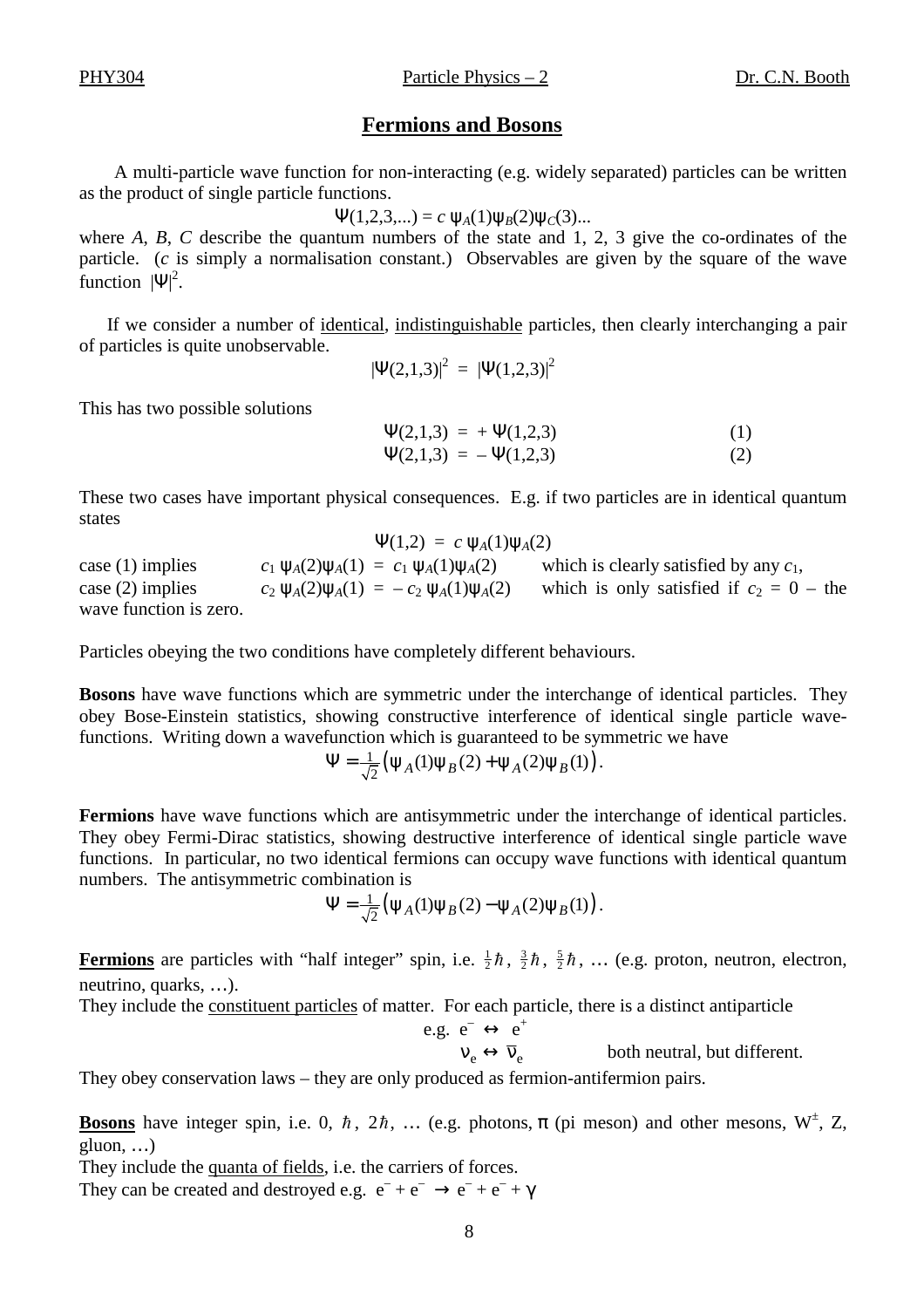Bosons can be their own antiparticles e.g.

$$
\begin{array}{ccc}\pi^+ & & \pi^-\\ \pi^0 & & \leftrightarrow & \pi^0\\ \pi^- & & & \pi^+ \end{array}
$$

The fundamental fermions are believed to be the electron-like particles known as leptons and the quarks. (As we will see later, the proton and neutron – examples of baryons – are made of quarks. So are mesons, and together they make up the hadrons.)

The basic constituents are the electron and neutrino (leptons) and u and d quarks. The leptons have an associated lepton number *L* which is (as far as we know) absolutely conserved.

| Leptons     | $e^-$ and v have $L = +1$ ;              |
|-------------|------------------------------------------|
| Antileptons | $e^+$ and $\overline{v}$ have $L = -1$ . |

In fact, though the above 4 particles are all that is required to make the present day universe, the pattern is repeated, occurring 3 times, with heavier, unstable versions of the ordinary particles. So, in the lepton sector we have:

| mass                                               | A<br>0.511 | 105.7              | 1777                               | MeV/c <sup>2</sup> |
|----------------------------------------------------|------------|--------------------|------------------------------------|--------------------|
| extremely small $\langle 2 \text{ eV}/c^2 \rangle$ | Vе         | $\sim$ 2 eV/ $c^2$ | $\langle 2 \text{ eV}/c^2 \rangle$ |                    |
|                                                    |            |                    |                                    |                    |

and their antiparticles.

*[The above neutrino mass limits are the result of oscillation experiments; direct measurements in decays give much poorer limits for the mass of* νµ *and* ντ, *0.19 MeV/c<sup>2</sup> and 18 MeV/c<sup>2</sup> respectively*. *In all kinematic calculations we will treat the three species of neutrino as massless. Recent evidence indicates that, though these masses are certainly very small, they are not zero. This may have important consequences for our theories of the particle families. For more information on these recent results, please see the web pages – but note this is definitely non-examinable!]* 

Each generation has its own distinct lepton number,  $L_e$ ,  $L_u$ ,  $L_\tau$ . This is what makes the different neutrinos distinct, and forbids  $\mu \rightarrow e \gamma$ .

As we will see later, the quark types can be changed by the weak interaction, so there is only a global baryon number *B*. Quarks have  $B = +\frac{1}{3}$ , antiquarks have  $B = -\frac{1}{3}$ .

| E.g. | proton (uud) has $B = +1$ ;                                       | neutron (udd) has $B = +1$ ; |
|------|-------------------------------------------------------------------|------------------------------|
|      | $\overline{p}(\overline{u}\overline{u}\overline{d})$ has $B=-1$ ; | $\pi^+$ (u d ) has $B=0$ .   |

We will discuss the heavier quarks, and the allowed combinations of quarks which form hadrons, later.